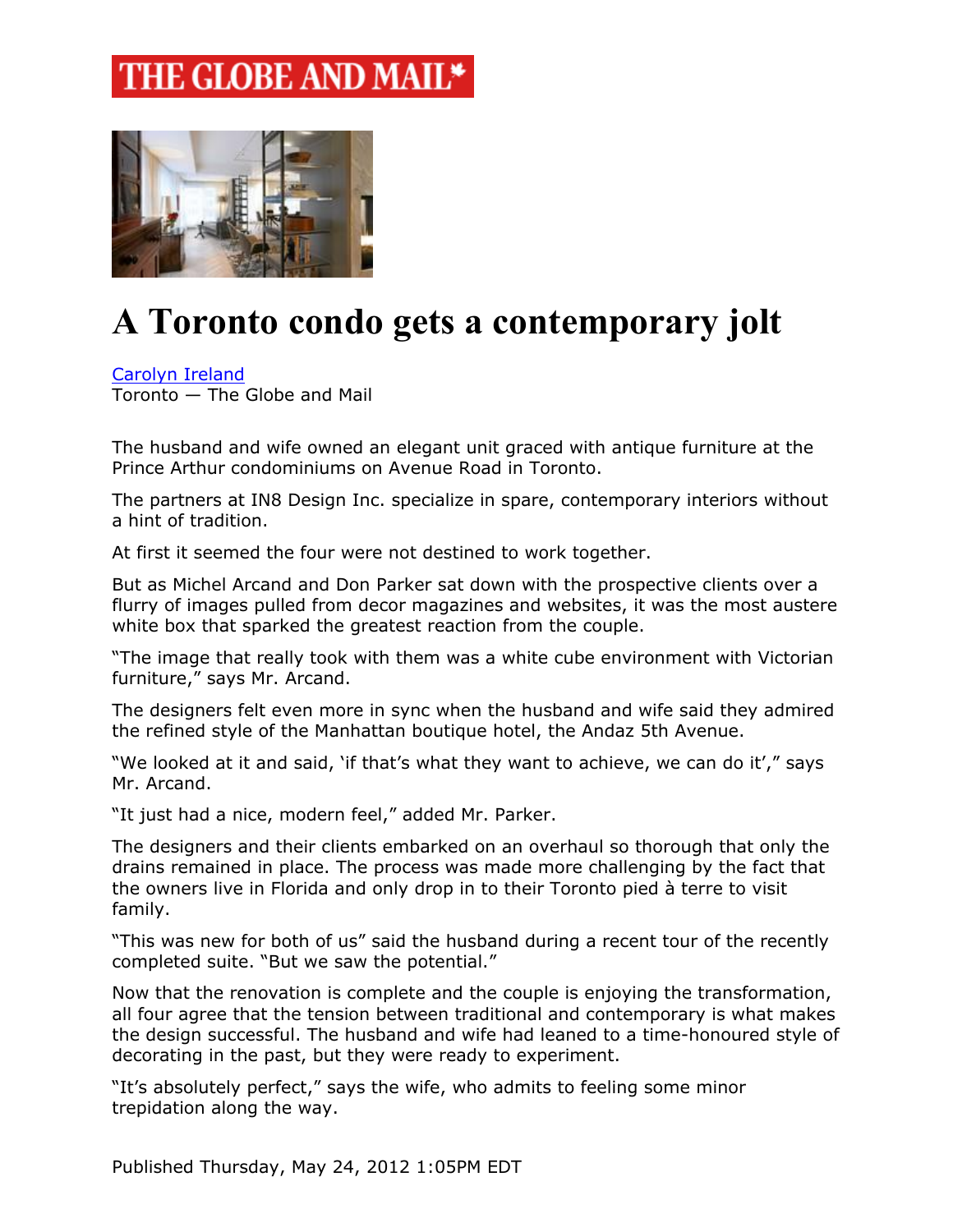## THE GLOBE AND MAIL\*

The unit today has a new plan with more open spaces, better views of the terrace and a cultivated juxtaposition of old and new.

The designers had layer upon layer of plaster crown moulding removed.

"I always tell residential clients, we don't do mouldings. If you want cornice mouldings, we're not the right people," says Mr. Arcand.

To the IN8 designers, trim is just a way of covering up poor workmanship where the wall and ceiling join. They prefer the crispness of precision edges.

"It's all about new times, new tools – to see how far you can push the material," Mr. Arcand says of contemporary design. "I think it's all about how much you can simplify something. That's the challenge."

A cramped vestibule was made 50-per-cent larger and the nearby powder room 25 per cent smaller. The kitchen has more than doubled in size and now includes a large, marble-topped island.

"We shrunk some rooms to their minimum and expanded some rooms to their maximum."

A wall between the kitchen and living area contains a double-sided fireplace and a portion that slides away for openness or slides into place for privacy.

Double doors open to a large and verdant terrace where the couple loves to spend time outdoors.

In a corner of the living room, an awkward nook now holds a daybed that provides a decadent spot for lounging or extra sleeping space when family arrives.

One of the most dramatic changes took place in the master suite, where the bathroom wall was torn down and replaced with a wall of glass that allows daylight to flow through all the way to the walk-in shower at the rear. The tub now stands beside the glass and gives bathers a view through the bedroom to the outdoors.

It's an idea that's borrowed from boutique hotels, where the separation between bath and bed has largely been dispensed with, points out Mr. Arcand. But for a couple that's not used to living with modern design, it's a leap.

"We pushed the client to her limit," beams Mr. Arcand. "You get excited about the possibilities and you show it to them and they buy into it."

The notion of a glass wall is not new, he adds, but "perhaps a little newer in a condo – especially at the Prince Arthur." The designers did acquiesce to modesty by providing a gossamer curtain that can be pulled into place when the owners want more privacy and pulled back when they want light.

The best of the couple's antiques now stand out against the clear, uncluttered backdrop. Old pieces were moved to new places. A mahogany china cabinet purchased in Shakespeare, Ont., stands on a plinth.

"I knew the minute we went in there, the five antiques we were going to use," says Mr. Arcand.